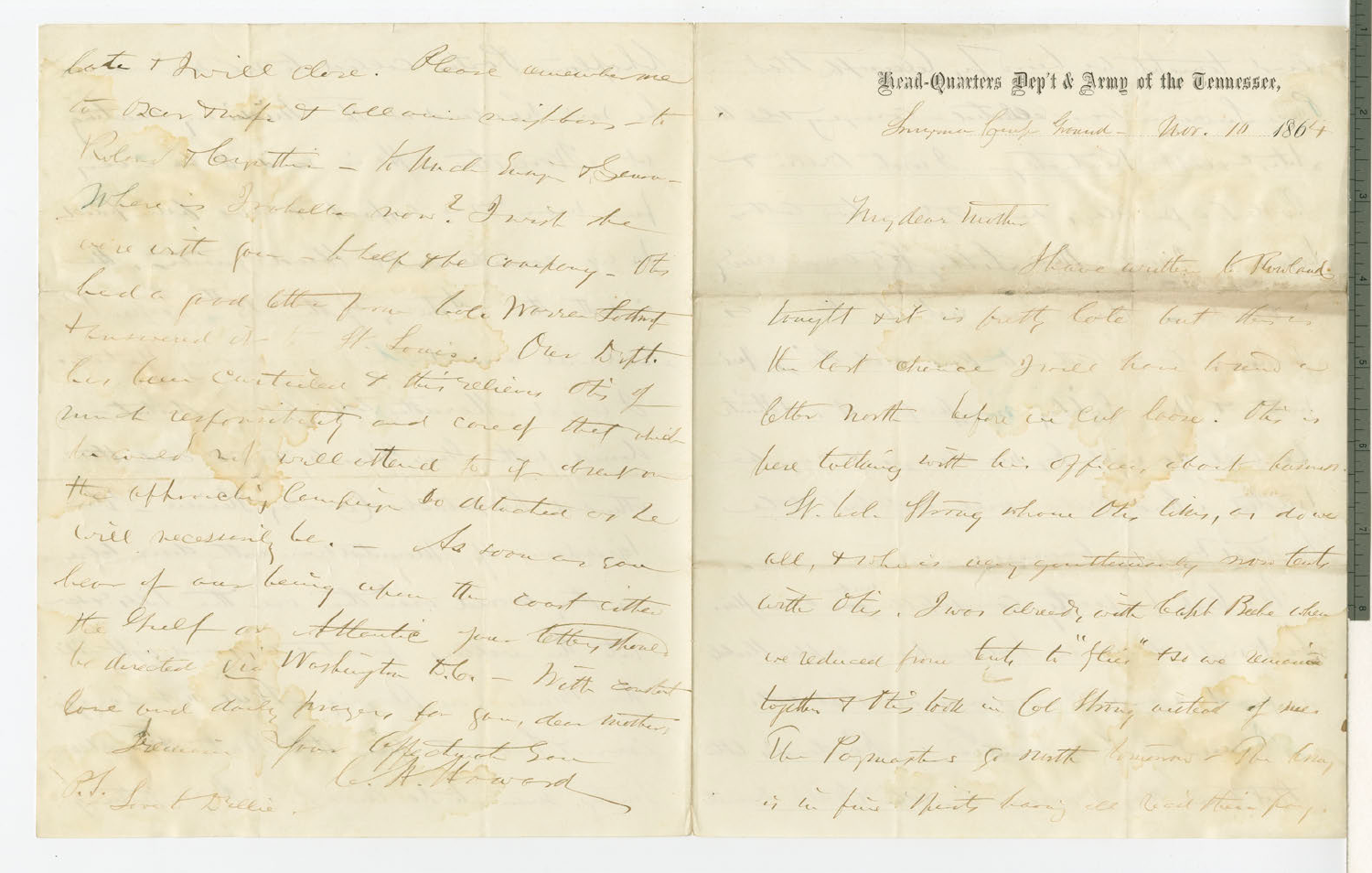and tonight we heard by leleyaft that The Succession was sellected - Company vel the states are aft Kentuckey - I wrote Bullion Howland a few days have the few two letters Lefore. I want Me. Little \$500- reready in bonds - This week with the Known of perhaps it is letter to Keep sech things foribut The feller maybreper it, That he will do will by me down I conten tracted Mudukelli vier will with to be troubled by my business. We keep befectly compotable into our flies. Sunt night it rained but we have ruble blockets or pouchas and Door varme and steps and. Derent to have martined in Rowland's letter that They day I received his teller Millie Security

be no howland at the Mission, meeting ut Novester - He is said to be avery fine hear the expect there him freed for us cometime, at Head queste, the is with the Article, of the 15th Joshy. Par standarde remember de completation I was it Monette tody to with, thatat dived with hear Diles to huits and the Mended Kilpatricks Court Meiner - Un Ignadions of Mountainen with down lobre in they moved over the one the lies som

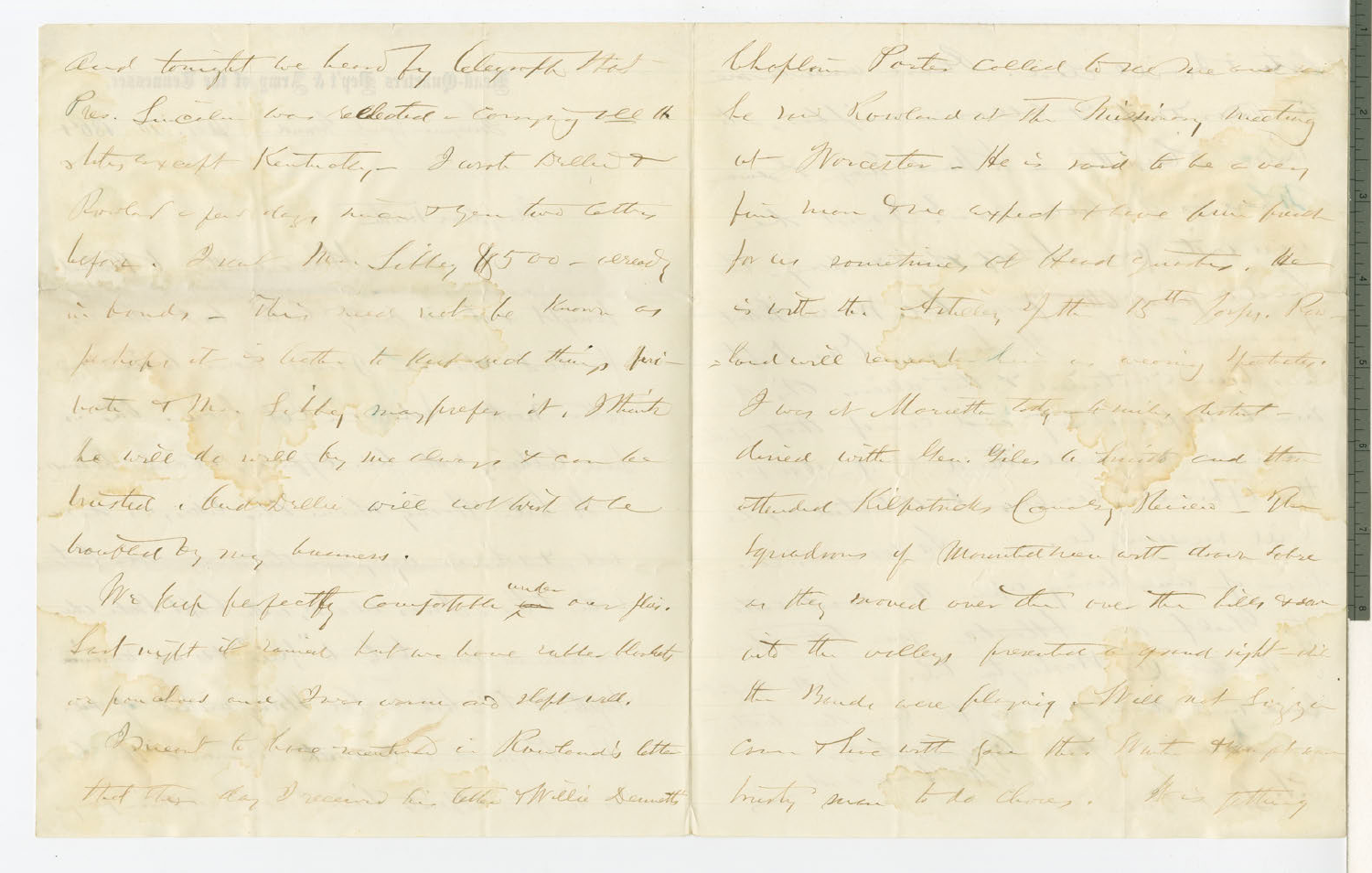| 11/10/1864 | <i>From:</i> C. H. Howard                                                    | To: Mother |  |
|------------|------------------------------------------------------------------------------|------------|--|
| CHH-160    | Head-Quarters Dep't &<br>Army of the Tennessee<br>Smyrna Camp Ground,<br>Ga. |            |  |

Head-Quarters Dep't & Army of the Tennessee, [Letterhead] Smyrna Camp Ground, Nov 10,1864.

My dear Mother

I have written to Rowland tonight & it is pretty late but this is the last chance I will have to send a letter north before we cut loose. Otis is here talking with his officers about business.

Lt. Col. Strong whom Otis likes, as do we all, & who is very gentlemanly now tents with Otis. I was already with Capt Beebe when we reduced from tents to "flies" & so we remain together & Otis took in Col. Strong instead of me.

The Paymasters go north tomorrow. The Army is in fine spirits having all rec'd their pay. And tonight we heard by telegraph that Pres. Lincoln was reelected, carrying all the states except Kentucky. I wrote Dellie & Rowland a few days since & you two letters before.

I sent Mr Libbey \$500 already in bonds. this need not be known as perhaps it is best to keep such things private & Mr. Libbey may prefer it. I think he will do well by me always and can be trusted. And Dellie will not wish to be troubled by my business.

We keep perfectly comfortable under our flies. Last night it rained by we have rubber blankets or ponchoes and I was warm and slept well.

I meant to have mentioned in Rowland's latter that the day I received his letter & Willie Dennett's Chaplain Porter called to see me and said he saw Rowland at the Missionary meeting at Worcester. He is said to be a very fine man & we expect to have him preach for us sometimes at Head quarters. He is with the Artillery of the 15th Corps. Rowland will remember him as wearing spectacles.

I was at Marietta today, 4 miles distant, dined with Gen. Giles a <> and then attended Kilpatrick's Cavalry Review. The Squadrons of Mounted men with drawn sabre as they moved over the hills & down into the villages presented a grand sight, while the Bands were playing.

Will not Lizzie come and live with you this Winter [See note] & you get some trusty man to do chores. It is getting late and I will close. Please remember me to Oscar & wife & all our neighbors, to Roland & Cynthia, to Uncle Ensign & Laura. Where is Isabella now? I wish she were with you, to help & be company. Otis had a good letter from Col. Warren Lothrop & answered it <& one> to Lt. Louis. Our Dept. has been curtailed & this relieves Otis of much responsibility and care of that which he could not well attend to if absent on the approaching Campaign so detached as he will necessarily be. As soon as you hear of our being upon the coast either the Gulf or Atlantic your letters should be directed via Washington D.C. With constant love and daily prayers for you dear Mother.

I remain Your Affectionate Son C. H. Howard

P.S. Love to Dellie

[Note: Charles step-father, John Gilmore, died on Sept 13, 1864]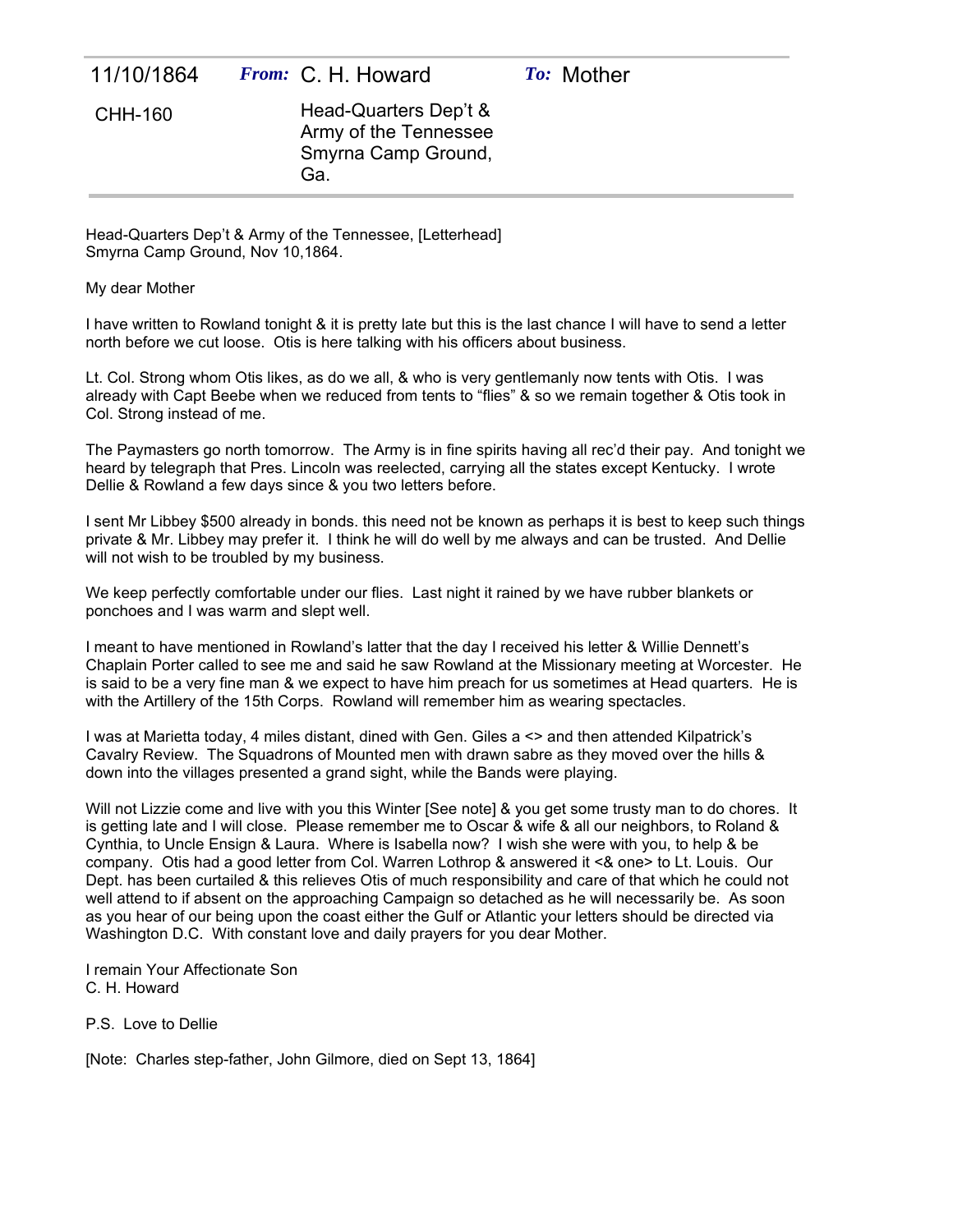to log legular siege but word have assait Frad-Quarters Dep't and Army of the Tennessee, Jung were loken bud tome prisoners. Davannele 2a. Duc. 27 1864 Most of the people removed at home and find the youkers much more suderable. My dear mother and the world befieldly orderly and has been sver more I am inferience that so on troops owner - What is ringular-the long a time has Elepand price I wrote you; Robert troops and how trick made a rich just before we assured and broke them about but the burther and hummes consequent whom all the Theres dealing the core and other the accupation of Savannach furnish the Eatables. Par faith, I neppose they were nearly throat. We do not care much Exense. In fact I did not reach here till that the rich had to disginge a little for three days after the Evacuation by the Survey. the benefit of their own par, We found here many profile born in I had been let to the thou Head for siege The North, weakly and probably rebel sungle Jun and some boats to be used in the tatheto but now trying to play the post of Union Citizens. Two Going men by name which where the city. I left Hd. g.s. (then of Moorthace from Hallowell - one of at the Anderson place) week ago gesterday There a school mate of the Their wine. The next day often the refusal of Sen Horden the from the North. Theodore had been to Larrender. On Grising at Helten House in this that for 15 goos - Their list is also here. They owner severe flatshin, an I learned from here. Foster that the guns the thole. There is some forthet of my we wanted were at Morris Mard off burleston S. 6.) to I took a then for underblidg continue non. two O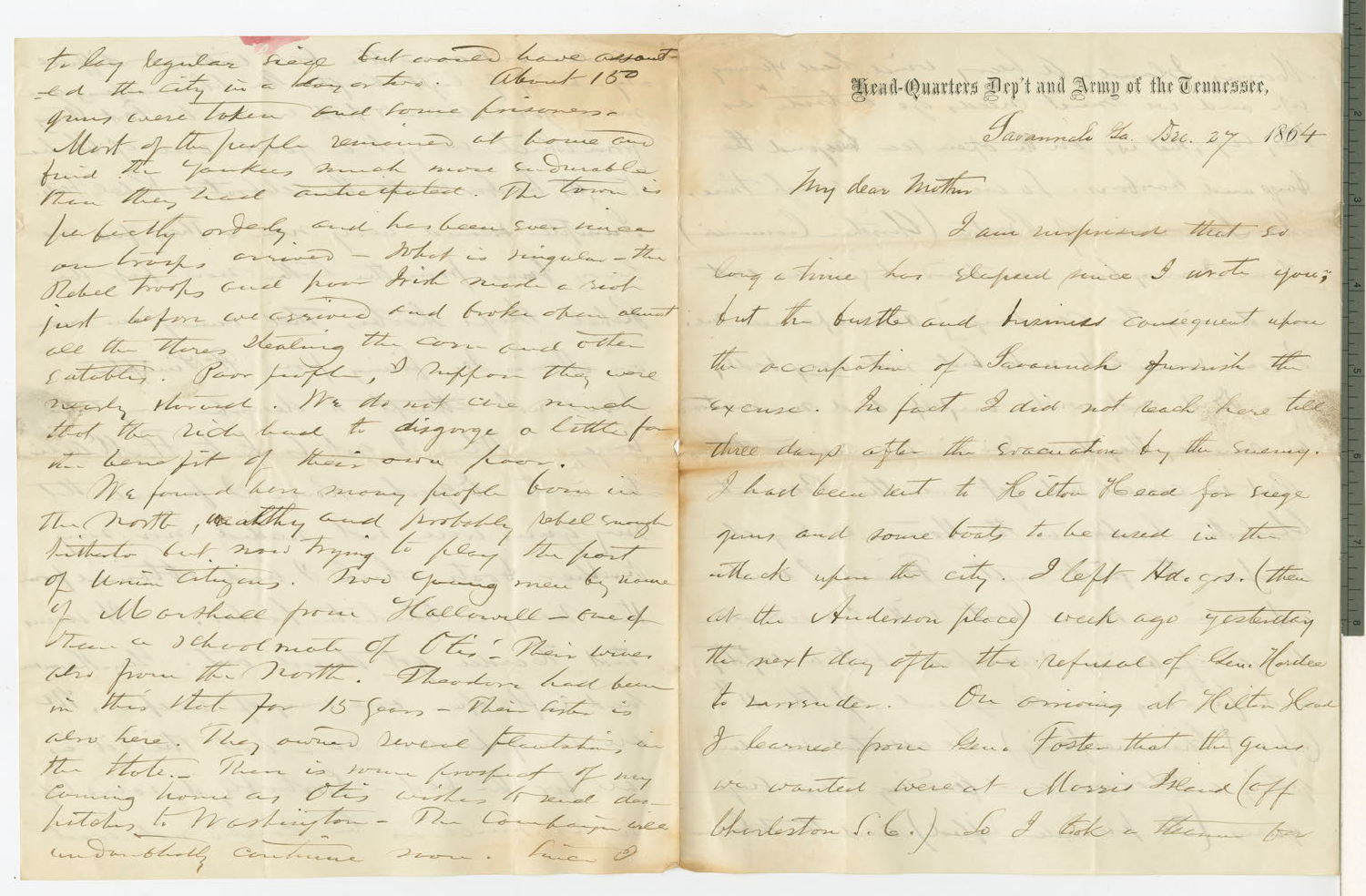Morris Island - A heart wind had spring They by, that is, on the open sea beyond the Joys and harbors. To we had a rough time. Mr Saurence of Boston (Christian Commissie) Them Imay have mentioned to you as eath us during the company accompanied me. I was tomarket nik but not very tedly of - Did not wish myself dead nor overtoon as some tay they do under similar concumitances! But we cancel not get over the Bar into Charleston harbor in the Home to bay at incher the first night - truely I went whom in a muce boat with considerable danger of being twoufed but in safety and funding an od general of the 11th Corps (Thummelfonig) he assisted the in getting a Schooner and foaring six siege guns 30 pounder, rifled ) and the thorne

lailed out one. The bar without difficule. from which we get a good view of theler to, it's harbor of all the celebrated Hole tim. Sumple- seemed very near - They fire we heavy Jans from the latter was but the Hebel though shooters thee camoy our men on Monis do. fining from It Sumpton. I could not attempt to describe very take voyage - When I got back to H Wallis ater in the Oggedhe River I found that my gun were not needed now my Kubber boats which I had obtained from the newy in the harden. It seems That Hander got deroud out. You Hermon had left ofen one way of siche. The are long be did so - but there it is all for the best - Postofly it some life in as much as the could not erat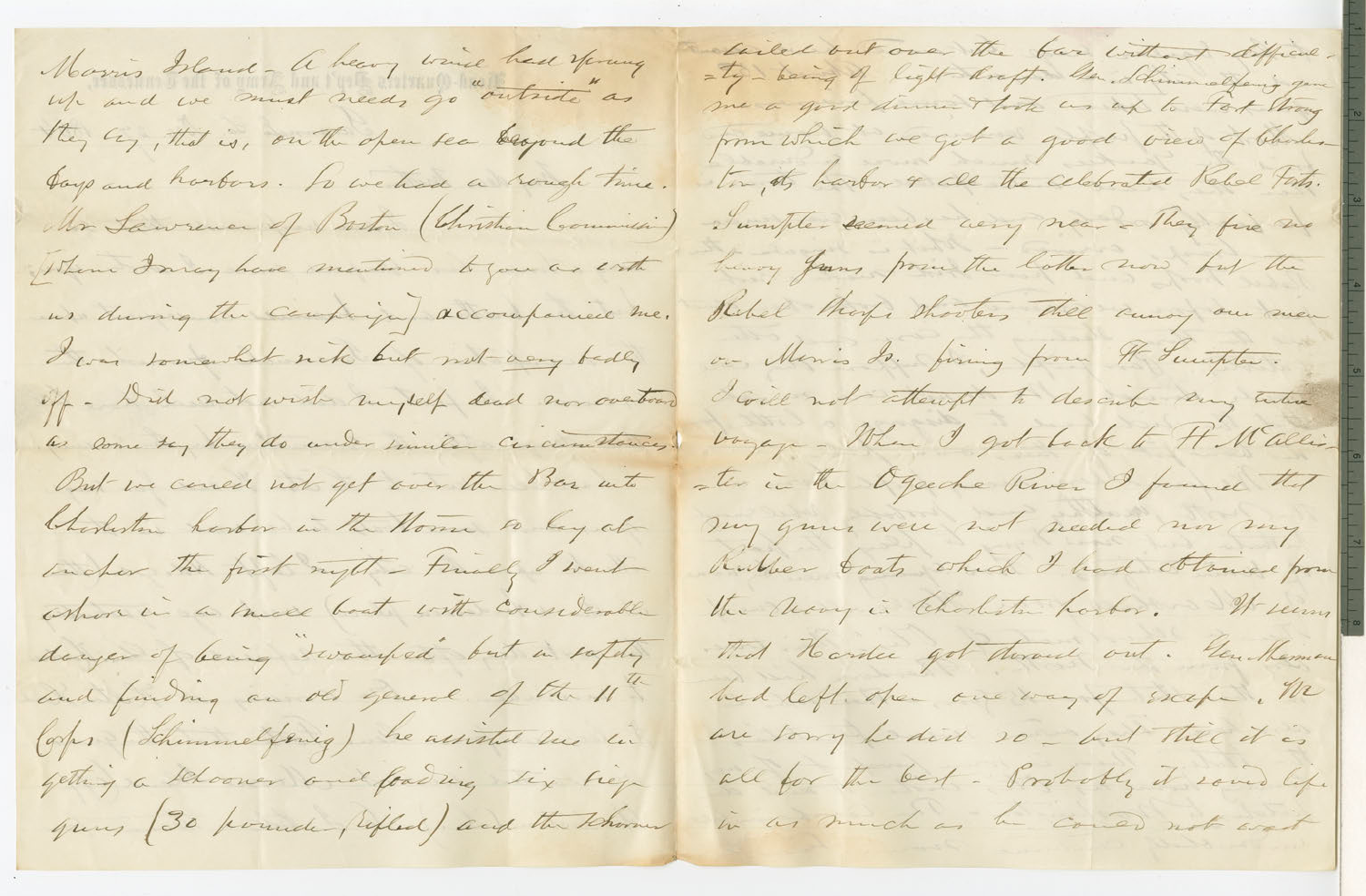leigen this letter an office brought in the astouching testelligence Jeff Doris (Prest of the to collect boutakinary) is dead. If to, this may hasten the close of the war. WE have receive no mail get. I returned have last taken ay-We had a various by rene Sharmon of one for lope that day. On huden an had the nome privilege of attending Church in Civil and Civilized Tyle. At the Spreakere in the morning and the Partytenan in the offernoon. He (Marshalls attend the Spixedfall. It is though the get no mail! Our old mail is undoubtedly in the West with seen Head gasters. But there has been trive to har form home since you are head from us as at Soonnah Caft. Selbeth has received a letter from home unthe offer they had heard from us - In fact to father unit that Min. Howard Kinggin ) hade was at Leeds. I am glad dig with four very glad. How happy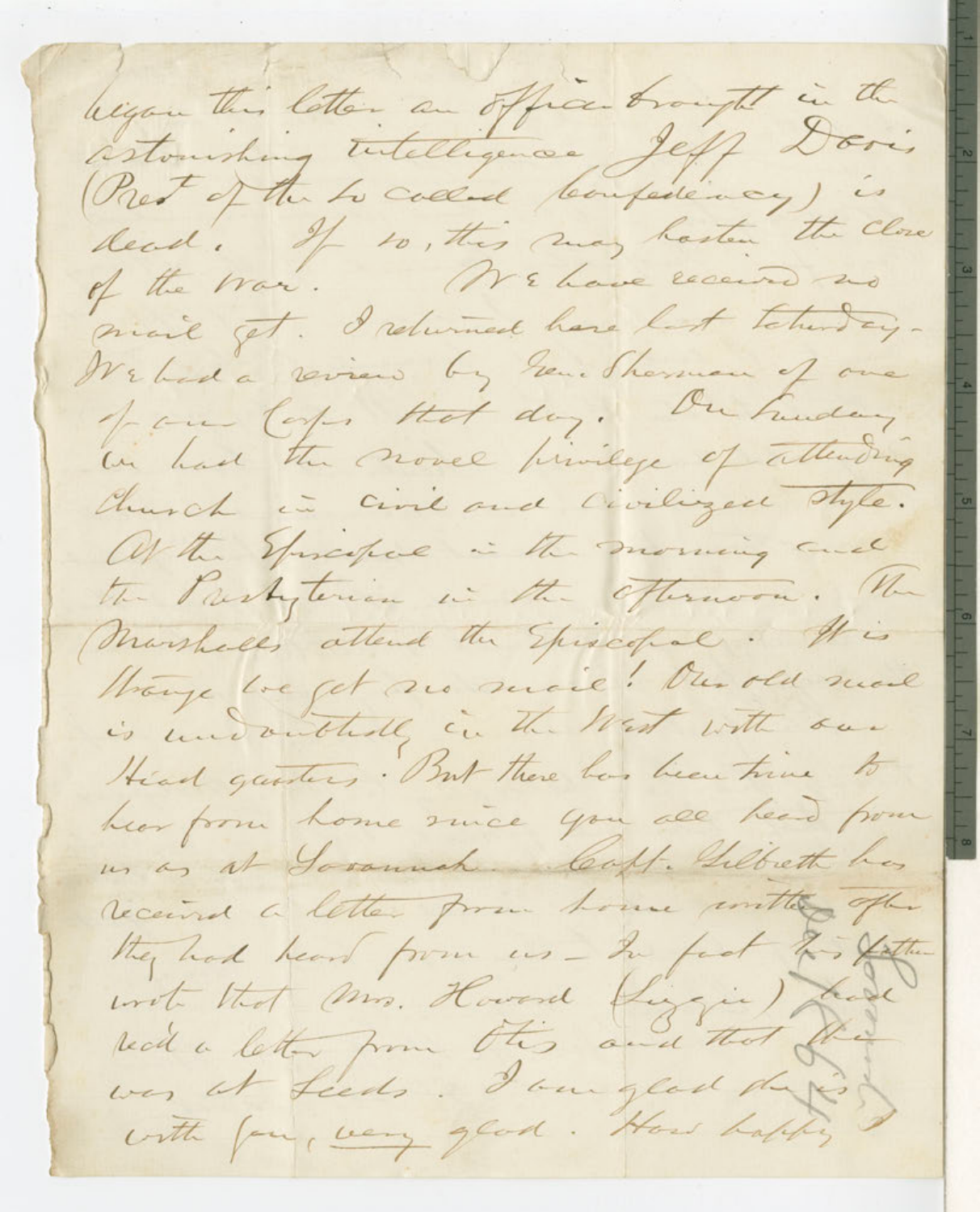travest be to the home now & s) to with her and you and the door die-= drew! I may not get farther than Workington - Otes bar recommended Our for Inspeaks General of the Army and as somes I receive that offort - ment I will find bound to thing I attend to it duties - It only gives me my old rank of heuterant Colonel. But he has also recommended me ante Ormer others for breach rock for gellent and menterious conduct - If I get this I will be fuel Colonel or sutitled towere the Eagle but get no strategy for it. This furt come in - WE are in a lampstrong have - belonging to Mr. Molyneux Britash Cousul formed but now in Europe. for him and so mie done - with great deal of love to Lingen, My, Chang Jamie, Chancer Mansief Soronnt 864 Jour Offectionate Low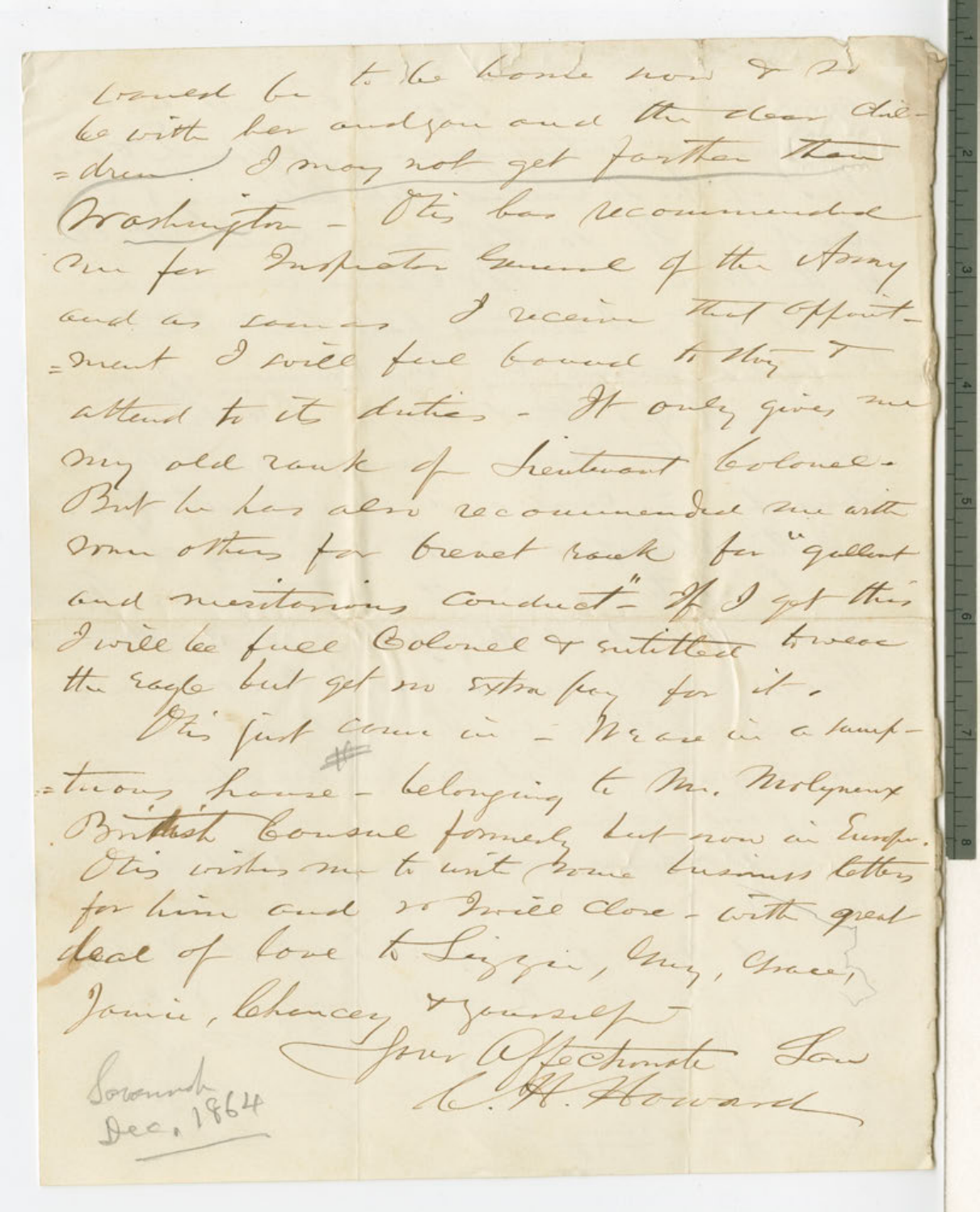| 12/27/1864 | <i>From:</i> C. H. Howard                                                 | To: Mother |  |
|------------|---------------------------------------------------------------------------|------------|--|
| CHH-161    | Head-Quarters Dep't<br>and Army of the<br><b>Tennessee</b><br>Savannah Ga |            |  |
|            |                                                                           |            |  |

Head-Quarters Dep't and Army of the Tennessee, [Letterhead] Savannah Ga, Dec 27, 1864

## My dear Mother

I am surprised that so long a time has elapsed since I wrote you, but the bustle and business consequent upon the occupation of Savannah furnish the excuse. In fact I did not reach here till three days after the evacuation by the enemy. I had been sent to Hilton Head for siege guns and some boats to be used in the attack upon the city. I left Hd. Qrs. (then at the Anderson place) week ago yesterday, the next day after the refusal of Gen. Hardee to surrender. On arriving at Hilton Head I learned from Gen. Foster that the guns we wanted were at Morris Island (off Charleston S. C.). So I took a steamer for Morris Island. A heavy wind had sprung up and we must needs go "outside" as they say, that is, on the open sea beyond the bays and harbors. So we had a rough time.

Mr. Lawrence of Boston (Christian Commission) (whom I may have mentioned to you as with us during the campaign) accompanied me. I was somewhat sick but not very badly off. Did not wish myself dead nor overboard as some say they do under similar circumstances. But we could not get over the Bar into Charleston harbor in the storm so lay at anchor the first night. Finally I went ashore in a small boat with considerable danger of being "swamped" but in safety and finding an old general of the 11th Corps (Schimmelfenig) he assisted me in getting a schooner and loading six siege guns (30 pounder, rifled) and the schooner sailed out over the bar without difficulty being of light draft. Gen. Schimmelfenig gave me a good dinner & took us up to Fort Strong from which we got a good view of Charleston, its harbor & all the celebrated Rebel Forts.

Sumpter seemed very near. They fire no heavy guns from the latter now, but the Rebel Sharp shooters still annoy our men on Morris Is. Firing from Ft. Sumpter.

I will not attempt to describe my entire voyage. When I got back to Ft. McAllister in the Ogeeche River. I found that my guns were not needed nor my Rubber boats which I had obtained from the navy in Charleston harbor. It seems that Hardee got starved out. Gen. Sherman had left open one way of escape. We are sorry he did so, but still it is all for the best. Probably it saved life in as much as he could not wait to lay regular siege but would have assaulted the city in a day or two. About 150 guns were taken and some prisoners.

Most of the people remained at home and find the Yankees much more endurable than they had anticipated. The town is perfectly orderly and has been ever since our troops arrived.

What is singular, the Rebel troops and poor Irish made a riot just before we arrived and broke open almost all the stores stealing the corn and other eatables. Poor people, I suppose they were nearly starved. We do not care much that the rich had to disgorge a little for the benefit of their own poor.

We found here many people born in the North, wealthy and probably rebel enough hitherto but now trying to play the part of Union citizens. Two young men by name of Marshall from Hallowell - one of them a school mate of Otis'. Their wives also from the North. Theodore had been in this state for 15 years. Their sister is also here. They owned several plantations in the state.

There is some prospect of my coming home as Otis wishes to send despatches to Washington. The campaign will undoubtedly continue soon.

Since I began this letter an officer brought in the astonishing intelligence Jeff Davis (Pres't of the so called Confederacy) is dead [See Note 1]. If so, this may hasten the close of the War.